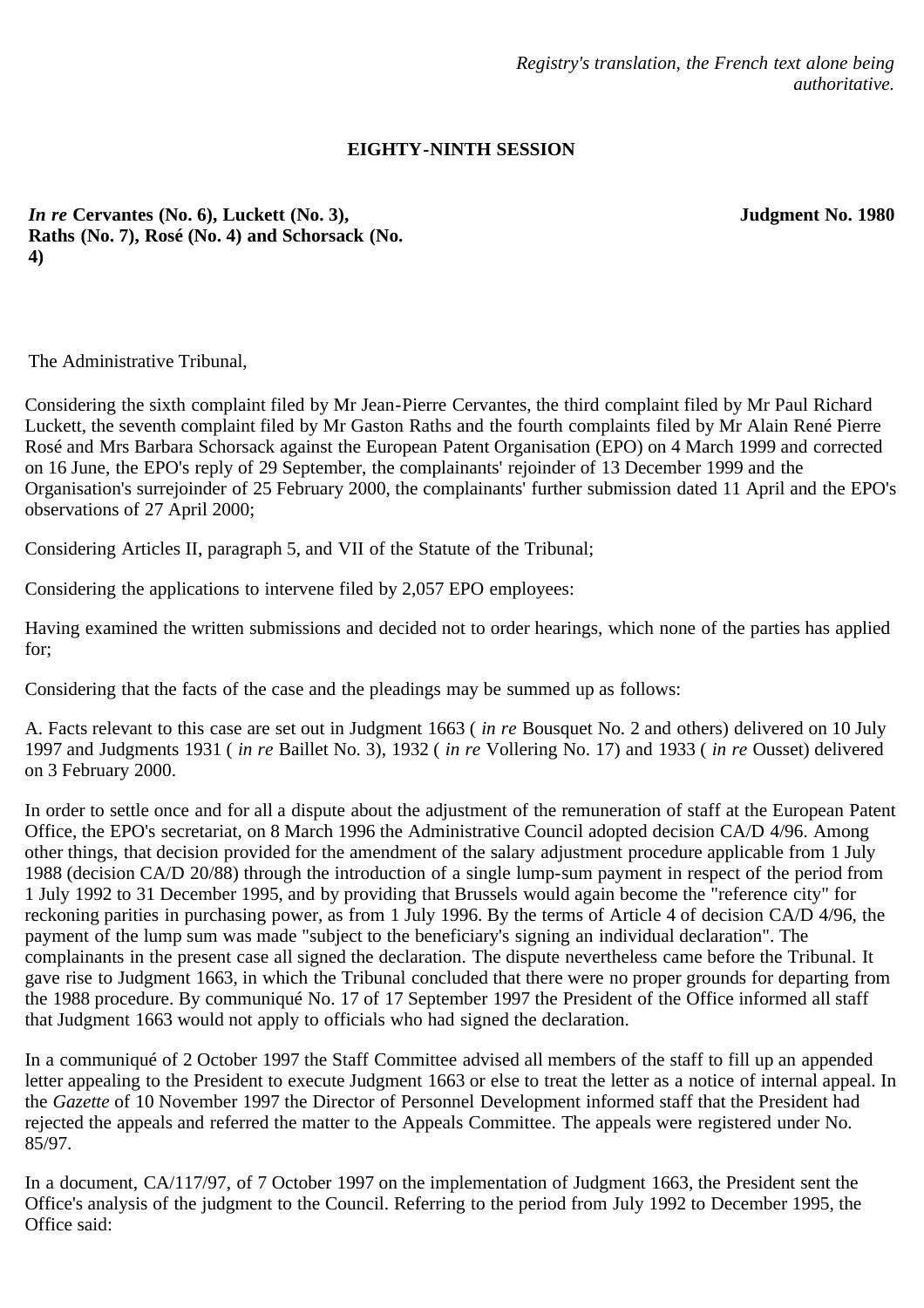"... as far as the complainants and intervening parties [in the case that led to Judgment 1663] are concerned, the Office will have to correct the salary adjustments made with effect from 1 July 1992 and 1 July 1993, and ... this correction will have to comprise keeping Brussels, not Munich as the reference city. Correcting the adjustments for 1992 and 1993 will also 'automatically' mean that, for the persons involved, the remuneration due for the period July 1994 - December 1995 will have to be recalculated, since, even though they were not challenged, the adjustments made with effect from 1 July 1994 and 1 July 1995 will have to be made on the basis of the correction for 1992/93."

The Office concluded that Judgment 1663 should be applied to all persons who did not sign the declaration. At its 68th Session on 7 and 8 October 1997 the Council approved the measures envisaged for the period in question.

On 4 November 1997 the Administration explained to staff who were to benefit from Judgment 1663 the procedure for the calculations needed to implement it. Having signed the individual declaration and obtained the lump sum, the complainants received no additional payment. By letters of 4 February 1998 they each filed two appeals with the President challenging their pay slips for November 1997 as the first application to them individually of the President's decision of 17 September. In their first appeals, subsequently registered as No. 9/98, they objected to the exclusion from the benefit of Judgment 1663 of staff who had signed the declaration. In their second appeals, subsequently registered as No. 10/98, they alleged "improper execution" of the judgment. In both appeals they asked the President to quash the impugned decision and adjust their remuneration in line with the adjustments due at 1 July 1992, 1 July 1993, 1 July 1994 and 1 July 1995 in accordance with the principles set in Judgment 1663. In their second appeals they also sought rectification of the EPO's contribution to their pension and rectification of the amounts of their sickness insurance contributions in respect of the same adjustments. On lodging the two appeals, those of them who were parties to it withdrew from appeal 85/97. By individual letters of 18 March 1998 the Director of Personnel Development informed the complainants that the President could not allow their appeals and had referred the matter to the Appeals Committee.

In its report of 23 September 1998 on appeals 9/98 and 10/98, the Committee found that, in the light of Judgment 1663, different treatment of staff who had signed the declaration was unwarranted. It unanimously recommended that for the period from 1 July 1992 to 31 December 1995 the complainants' remuneration should be recalculated and that any resulting arrears should be paid to them. However, it rejected as irreceivable their claim to a recalculation of the basic salaries at 1 July 1994 and 1 July 1995. By a letter of 8 December 1998, the impugned decision, the Director of Personnel Development informed them that the President had decided to reject their appeals.

B. The complainants note that, for the period from 1 January 1992 to 31 December 1995, staff members who did not sign the declaration received salary increases of 4.1 per cent in 1992 and 6.3 per cent for 1993 to 1995. Those who did sign it got only the lump sum, in other words two to three times less than the amount received by their colleagues.

Citing the Appeals Committee's report they submit that the rejection of their two appeals is unlawful. Referring to appeals 9/98 they observe that the President failed to fulfil the commitment taken by his predecessor, which was notified to a member of the Staff Committee by the Director of Staff Development in a letter of 7 December 1995, to follow the "well-established practice" of extending to all staff any decisions taken as a result of a judgment of the Tribunal on an issue of general interest. Moreover, the Office's execution of Judgment 1663 was not strictly *inter partes* in that it extended the benefit of the judgment to staff who had not signed the declaration. The complainants also note that the Administration adjusted the pay of some fifty staff members for the period from 1 July 1992 to 31 December 1995 whereas Judgment 1663 covers only the period from 1 July 1992 to 30 June 1994.

Referring to appeals 10/98, they submit that the EPO broke the material rules. In their submission, for the period from 1 July 1992 to 31 December 1995 they are entitled to new scales established according to the rules and adopted by the competent authority following a proper procedure, insofar as they affect the establishment of regular scales as from 1 January 1996. Citing the case law, they explain that when the Tribunal sends a case back to it an organisation must take a new decision which complies not only with the wording and reasons of the judgment but also with the rules and procedures which it has itself set. Here, the EPO offended against Article 64 of the Service Regulations and the rules implementing it, which establish that authority in matters of remuneration is vested in the Council. Yet for the period from 1 July 1992 to 31 December 1995 the President failed to consult the Council. Consequently, the Office did not correct the old scales as Judgment 1663 required by implication and the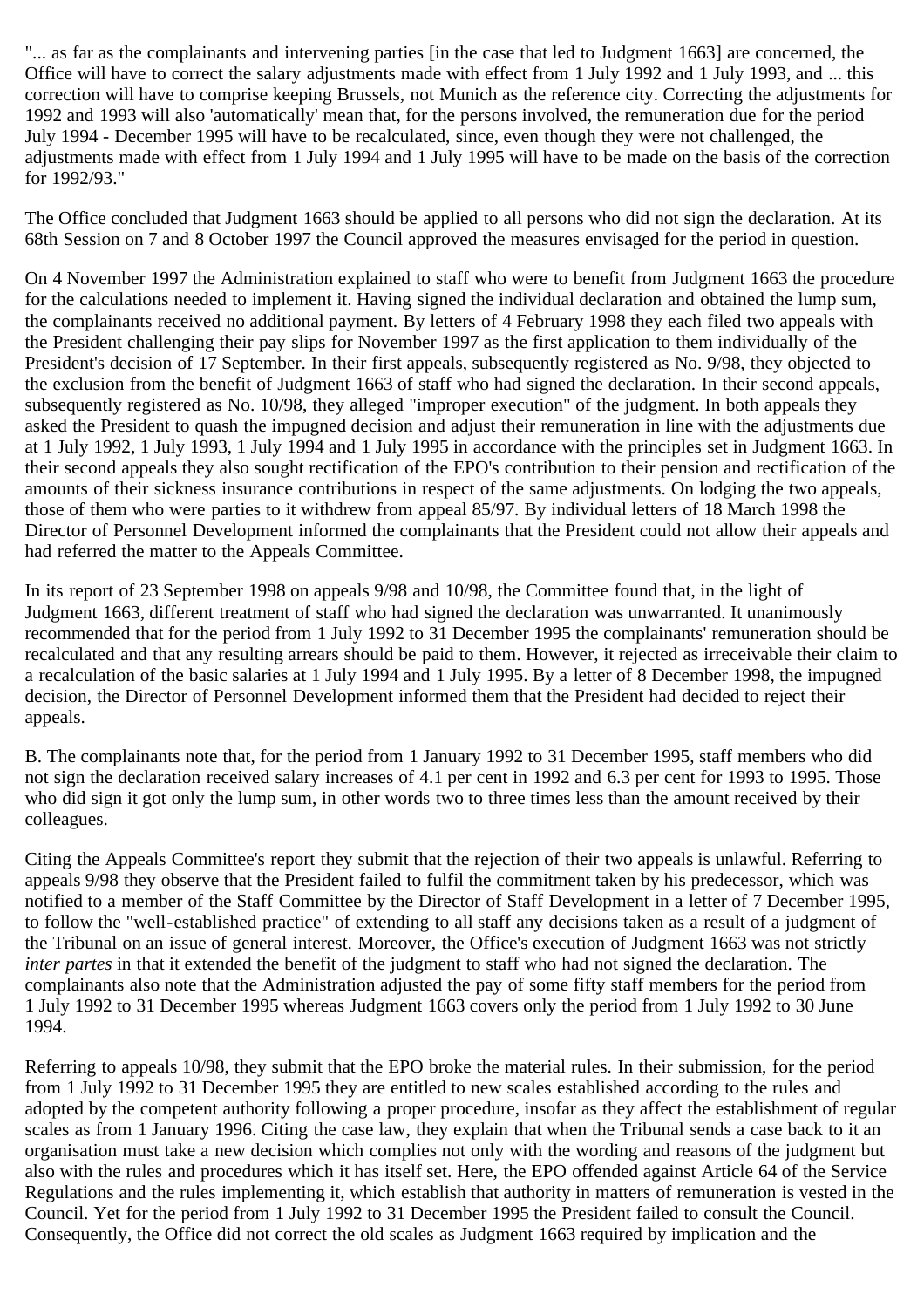complainants were denied the possibility of benefiting in the future from new adjustments based on salary scales adapted by the competent authority.

The complainants further submit that the calculation of amounts outstanding under the adjustment for the abovementioned period was wrong. The rates applied to calculate their sickness insurance contributions deducted for that period were higher than they should have been, with the result that their pay was lower than that which Judgment 1663 entitled them to.

They ask the Tribunal to quash the President's decision of 8 December 1998 and to award them costs.

C. In its reply the Organisation submits that the complaints are irreceivable. By signing the individual declaration, the complainants undertook not to file any new appeals concerning the application of the adjustment procedure established in document CA/D 20/88. Besides, the Tribunal ordered the EPO to execute Judgment 1663 "in the complainants' and interveners' favour", but the present complainants were not parties to that case ( *in re* Bousquet No. 2 and others). The EPO notes that some of their claims are new. They may not rely on Judgment 1663 to seek a review of the decisions that affected them in 1992, 1993, 1994 and 1995, since they must assume the consequences of opting for the compromise. Furthermore, appeals 9/98 and 10/98 are but a "prolongation" of appeals 85/97. Having withdrawn from the latter and reintroduced the same claim on 4 February 1998 the complainants are now out of time. Citing Judgment 1713 ( *in re* Carretta and others), it submits that the complaints are irreceivable insofar as they claim the establishment of new pay scales.

In subsidiary arguments the EPO maintains that the rejection of the internal appeals was lawful. Referring to appeals 9/98 it asserts that Judgment 1663 does not invalidate the substance of the compromise accepted by the complainants. Furthermore, according to the principle that a judgment affects only the parties, Judgment 1663 did not apply to them. There was therefore no breach of equal treatment. When the former President undertook in November 1995 to apply future Judgment 1663 to the entire staff, circumstances were such that recourse to the Tribunal was the only way of settling the pay dispute. When the new President took office in January 1996, he started discussions with staff representatives in an attempt to settle it by compromise. And he succeeded in March 1996, thereby devoiding his predecessor's undertaking of substance. To argue that the staff who signed the compromise might have misunderstood the implications of so doing and retained the right to benefit from the judgment is sheer "bad faith". The Office extended the benefit of the judgment to officials who had not signed it because it considered they could rightly claim that the compromise should not affect their pay. Lastly, the execution of Judgment 1663 implied increasing the adjustments granted for the period from 1 July 1992 to 30 June 1994. The same applied, by "chain reaction" to the adjustments granted between 1 July 1994 and 31 December 1995.

Referring to appeals 10/98, the EPO points out that the measures envisaged for the execution of Judgment 1663 (contained in document CA/117/97) were submitted to and approved by the Council at its 68th Session. However, it concedes that it did not submit any adjusted salary scales to the Council, because it considered that the Tribunal's wording in Judgment 1663 allowed it to increase only the remuneration or pension received by the complainants and interveners, by applying rates from 1992 and over the other years at issue that would be appropriate according to the method upheld by the Tribunal in that judgment. It notes that the judgment establishes no new rights for the staff as a whole. As to the amounts deducted from remuneration in respect of sickness insurance, a "rectification" was made in March 1998 and reflected in an additional pay slip for the same month. It adds that the accumulated adjustment applied to the period from July 1992 to July 1996 was 0.2 per cent lower than the adjustment that would have resulted if the procedure of the Coordinated Organizations had been applied with Brussels as the reference city.

D. The complainants rejoin that their complaints are receivable and citing the case law assert that they may "at any time" ask that the level of their pay be "in keeping with the principles they rely on". In their submission, the provision in the individual declaration under which they undertook not to appeal included a reservation allowing them to appeal should their right to correct application of the adjustment procedure in the future be affected, as it is in the present case.

They press their pleas on the merits. Referring to appeals 9/98, they submit that Judgment 1663 "did invalidate the consequences of the compromise" in that it meant that the salary scales then at issue were unlawful and, according to them, implied the adoption of new scales which were lawful. They add that in the hierarchy of legal texts a judgment of the Tribunal ranks higher than an agreement and must take precedence in the event of any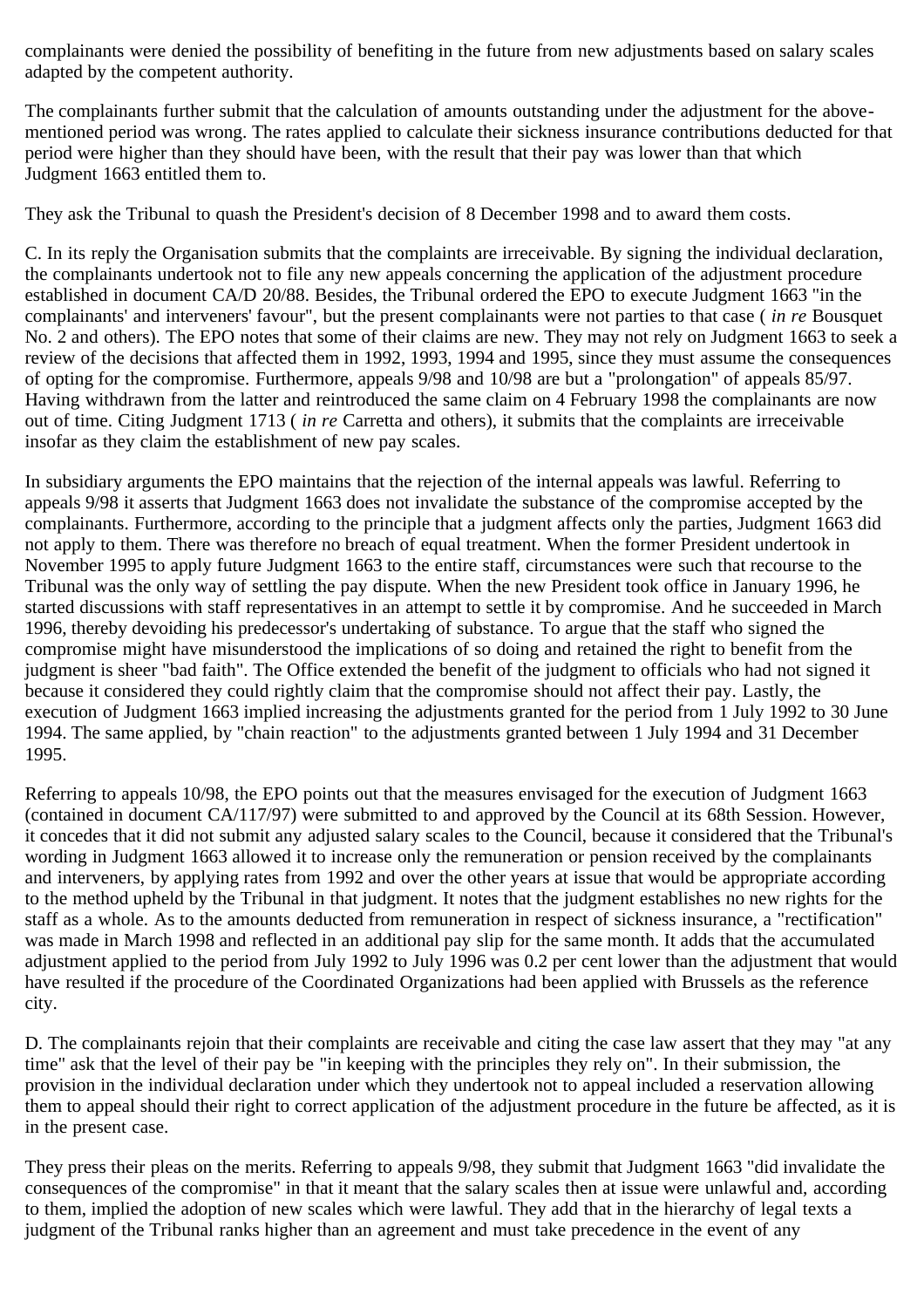contradiction between the two. Furthermore, staff had every right to expect the EPO to keep its promise - namely the undertaking contained in the letter of 7 November 1995 - insofar as it took no express decision revoking it.

Referring to appeals 10/98, the complainants observe that the additional pay slip for March 1998 refers only to 1996, a year not at issue here, and proves that "nothing was done" for the years 1992 to 1995. The amount of the sickness insurance contributions paid by staff for those years, as well as pay adjustments they have received, were calculated on a wrong basis. As to the accumulated adjustment, they retort that it is meaningless if the scales taken as a basis were wrong, which was the case.

E. In its surrejoinder the EPO says that it inferred from Judgment 1931 that the Tribunal found the compromise to be valid. It observes that had the President still been bound by his predecessor's undertaking of 7 November 1995, any compromise would have been "superfluous". Nothing in Judgment 1663 indicated that all pay scales were to be recalculated. Besides, in Judgment 1933 the Tribunal recognised that the EPO had acted properly and ruled that the execution of Judgment 1663 could not affect pay scales applying from 1 July 1996. Lastly, the Organisation maintains that the pay adjustments it made during the period in question were only 0.2 per cent short of the level that would have been obtained taking Brussels as the reference city.

F. In their further submission the complainants contend that the injury they sustained is bound to be more than 0.2 per cent. They allege that in adjusting pay in 1994 and 1995 the EPO took decisions out of expediency and opportunism in order to reduce staff pay, in breach of a decision taken by Council in 1994.

G. In its observations the EPO rejects the arguments put forward in the complainants' further submission.

## CONSIDERATIONS

1. The facts that prompted this complaint are set out in Judgment 1663 ( *in re* Bousquet No. 2 and others), delivered on 10 July 1997, to which reference is made.

In 1988 the European Patent Office adopted a method for working out pay adjustments taking account of the cost of living and level of pay of international civil servants and using the rates applied by the "Coordinated Organizations" as a reference. However, for pay due as from 1 July 1992 the Administrative Council used other criteria though it did not amend the method. As a result, salaries were lower than they would have been had the method been applied. This created discontent and resentment among the staff of the Office. To put an end to the dispute, representatives of the staff and the Administration agreed on a compromise settlement - which meant concessions on both sides. The Administrative Council endorsed the compromise agreement on 8 March 1996 by adopting decision CA/D 4/96. In order to benefit from the compromise, staff had to sign individual declarations, and the vast majority did so. However, Mr Bousquet, Mr Gourier and Mr Vollering - joined by twenty interveners challenged the amount of the adjustment for the period from 1 July 1992 to 30 June 1994. In its judgment (No. 1663) on that case, the Tribunal largely found in their favour, deeming that so long as the method had not been changed it was binding on its author and should be applied.

The decisions taken by the Office following that judgment were again contested. The President of the Office held that Judgment 1663 should apply only to the parties to the suit, including the interveners. He extended the benefit of the judgment to staff other than the parties provided that they had not signed the individual declaration whereby the compromise became binding.

The complainants - and the 2,057 interveners in the present complaint - accepted the compromise. They nonetheless asked to benefit retroactively from Judgment 1663 and claimed the adjustment of their remuneration under the adjustments due at 1 July 1992, 1 July 1993, 1 July 1994 and 1 July 1995. To that end, they challenged the decision setting their salary (pay slips of November 1997) when their colleagues who benefited from Judgment 1663 obtained a compensation allowance. They claimed that they too were entitled to the compensation allowance at the time. Their claim was dismissed and their internal appeals were declared to be devoid of merit, despite a favourable recommendation from the Appeals Committee.

2. The complainants assert that they are entitled to the same treatment as staff who benefited from Judgment 1663. They contend that they have a right to the same compensatory payment and to repayment of the amounts they paid in excess in respect of contributions to the pension fund and sickness insurance scheme.

In support of their claims they put forward the following arguments. The Office was bound to treat staff equally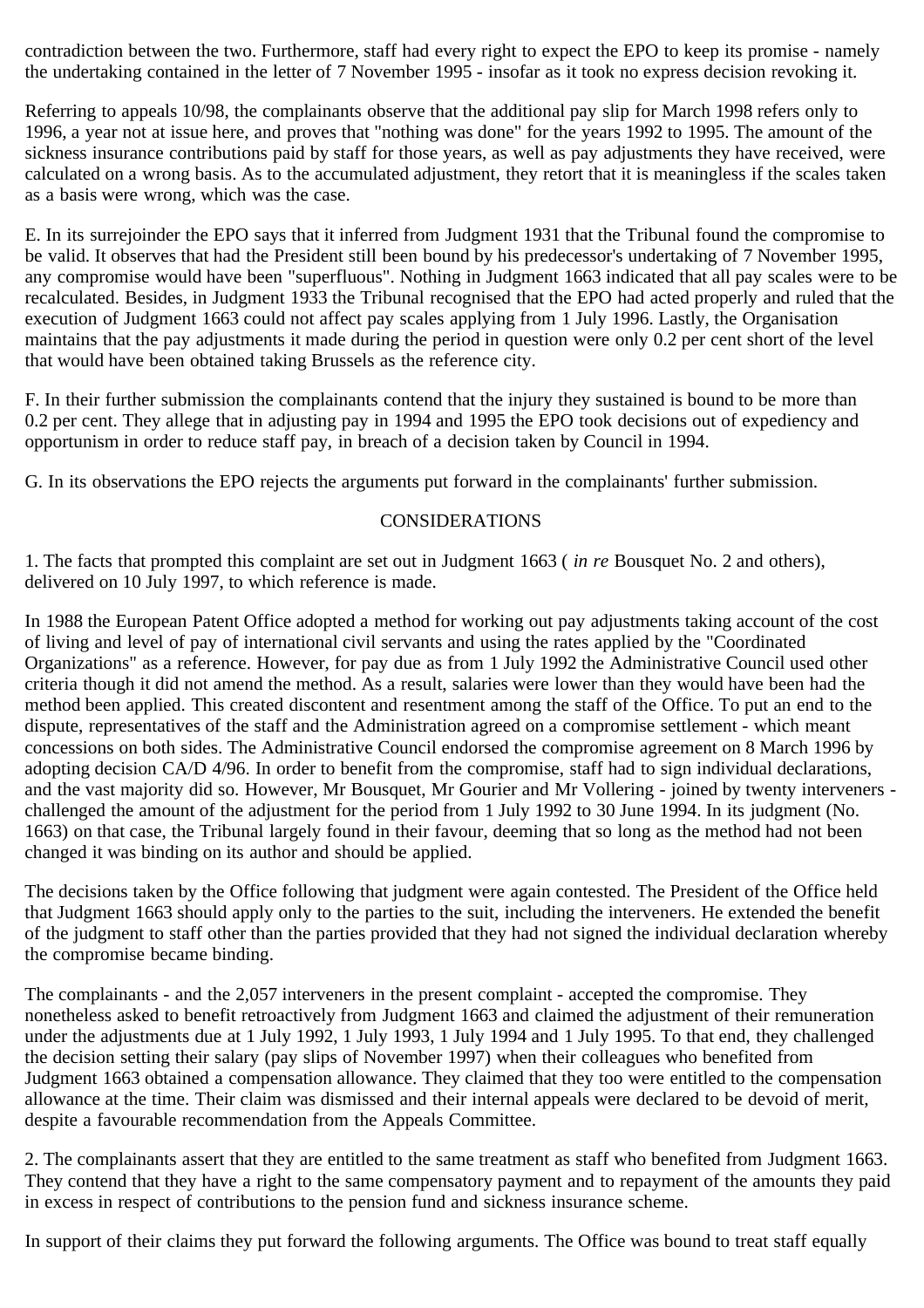since equal treatment is a right. Judgment 1663, which clarified the position in law, takes precedence over the compromise. Inequality in remuneration is unacceptable. In this connection they cite a letter of 7 November 1995, which was to have been communicated to staff, in which the Director of Staff Development, on behalf of the former President had assured all EPO officials that they would be allowed the benefit of a favourable judgment by the Tribunal even if they had not been parties to the procedure. Since that promise had never been revoked, it must also apply to the effects of Judgment 1663; at any rate they could so interpret it in all good faith. It had always been the Office's practice to extend the effects of a judgment of the Tribunal to all staff. Indeed, the Administration itself extended the effects of Judgment 1663: for one thing, it applied the judgment to the period after 30 June 1994 - up to 31 December 1995 - and for another, it allowed staff who had not been parties to the process, i.e. who had not agreed to the compromise, to benefit from it. So it would be only fair to extend it to all the staff.

The complainants further submit that the Office failed to execute Judgment 1663 properly, because it failed to set new scales which included the adjustments and which would serve as a basis for subsequent adjustments. That was contrary to a number of judgments in which the Tribunal has sent the case back to the organisation ordering it to take new decisions by recalculating pay scales in accordance with its rules. The complainants also allege formal flaws in the execution of Judgment 1663.

3. The Organisation asks the Tribunal to dismiss the complaints as irreceivable and, subsidiarily, devoid of merit. On receivability, it argues that the compromise was binding. Staff who agreed to it undertook to withdraw any appeals pending and not to file any new ones relating to it. Furthermore, the complainants may not ask to benefit from Judgment 1663 since they were not parties to that suit and the judgment does not state that it is to be extended to all staff. Besides those claims were not submitted at the time, so in the context of an application for execution they are new and therefore irreceivable. The complaints are also time-barred because the internal appeals were not filed within the time limit that started to run from the decision setting the pay adjustment for the period in question, namely the first pay slip applying the decision to the complainants. The complaints are also irreceivable insofar as some complainants previously withdrew an appeal on the same issue when they agreed to the compromise.

On the merits, the Organisation asserts that the complainants' pleas are irrelevant. Judgment 1663 conferred no right on them. The compromise remains valid and the Office never undertook to extend the effects of Judgment 1663 to all staff. The letter of 7 November 1995, which was written before the compromise, addressed another situation and the text of the declarations of adherence to the compromise excludes any subsequent appeal against it. The EPO did observe the staff's right to equal treatment: those who signed the compromise were not in the same position of fact and law as those who appealed. The disparity in pay ended on 1 January 1996 since when all staff have been remunerated on the same basis. Furthermore, the extension of the effects of Judgment 1663 to staff who had not agreed to the compromise yet did not intervene in the appeal procedure, can be explained by the fact that they were not bound by the compromise and that, not having signed the individual declaration they may have thought that the letter of 7 November 1995 applied to them; consequently, they did not benefit from any advantage that the complainants could claim. As to the effects of Judgment 1663, which were favourable to the complainants in that procedure, until the end of 1995 they stemmed simply from the "repercussion" effect of the increases granted for the previous period and until the new pay scales came into force.

The Organisation denies formal flaws in the execution of Judgment 1663.

4. The issues of receivability will be taken up as necessary in the discussion of the merits.

5. The complainants contend that Judgment 1663 was not properly executed.

According to a general principle, a judgment ordinarily affects only the parties to the suit and applies only to the issues raised in it. The Tribunal has applied that principle in judgments concerning monetary claims by staff members of organisations (see Judgment 1935, *in re* Fabiani (No. 4), under 4 to 6).

The complainants were not parties to the proceedings that led to Judgment 1663 and so are not entitled to benefit from it unless they can invoke some special ground.

6. The complainants cite the letter of 7 November 1995, from which they infer that the Office undertook to extend its effects to all those entitled to benefit from the judgment.

That argument is at odds with the evidence. The letter of 7 November 1995 and the undertaking it contains go back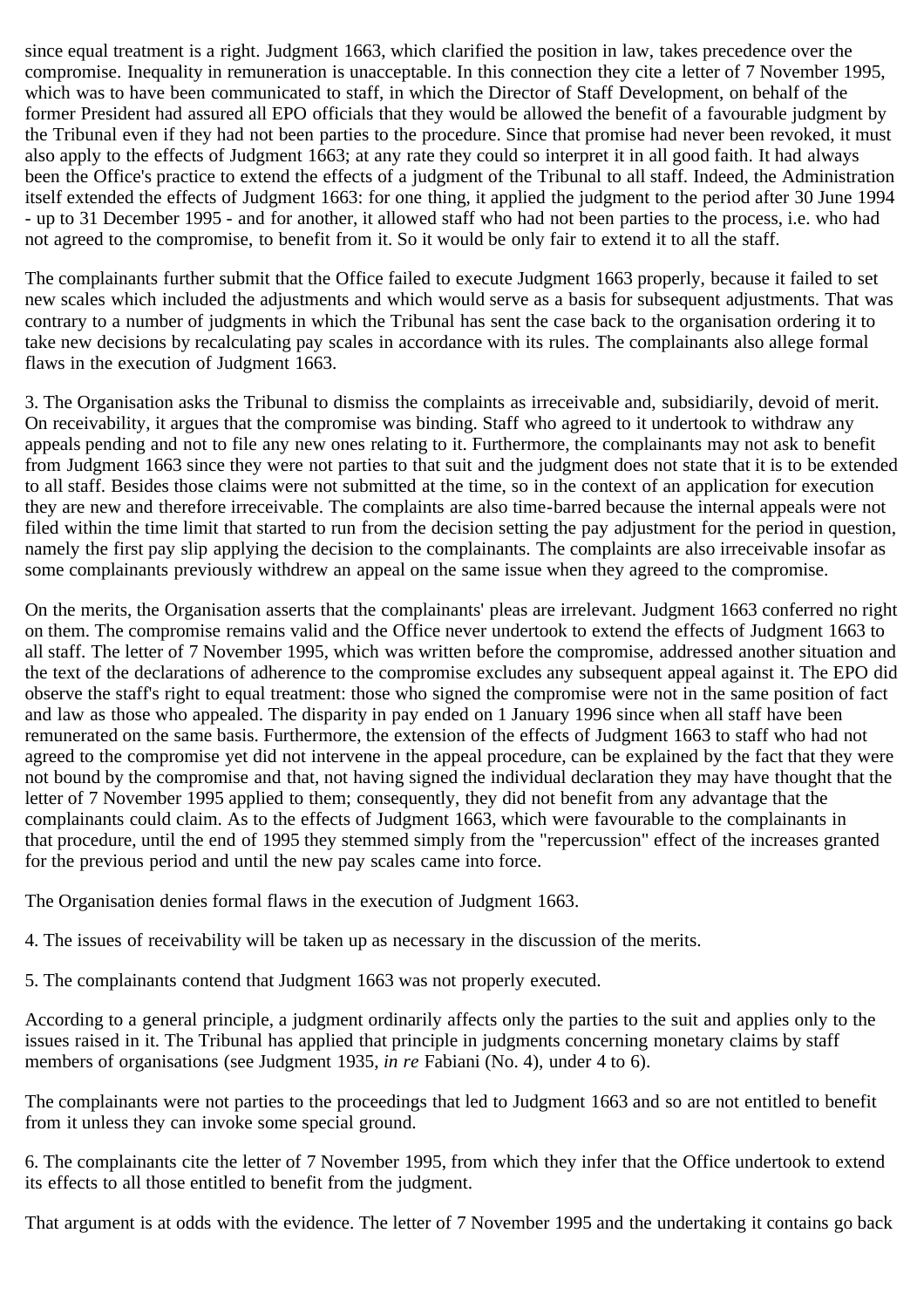to a period when most of the staff were in dispute with the Organisation about the calculation of the pay adjustment. Negotiations were under way and the purpose of the letter was to avoid staff having to initiate appeal proceedings. The situation changed with the arrival of the new President of the Office, on 1 January 1996. At the time the Appeals Committee suggested a collective arrangement. Negotiations between the Administration and staff representatives resulted in a compromise agreement which was to be approved by the Administrative Council and to which staff were to adhere individually. The modalities of the agreement were approved by the Council in its decision of 8 March 1996 (CA/D 4/96), Article 4 of which says:

"Payment of the lump sums ... shall be subject to the beneficiary's signing an individual declaration conforming with the specimen attached as Annex III. This declaration shall be presented to the beneficiary within 15 days from the date of [this] decision. Except in the case of *force majeure,* signing must occur within three months of the date of the present decision."

The text of the individual declaration says that:

"signatory (1) below undertakes to pay ... the lump sum provided for in Article 3 of said decision, which signatory (2) accepts unreservedly and in final settlement.

As a consequence of this transaction:

- all litigation and claims arising from application of the adjustment procedure under CA/D 20/88 - with the exception of any concerning the specific indicator - are regarded as settled and mutually agreed upon;

- signatory (2) undertakes neither to pursue any existing appeals, nor to file any new ones, relating hereto, given that his/her other rights, notably to correct application of the adjustment procedure in the future, are not thereby affected."

This arrangement has all the characteristics of an extra-judicial transaction, that is to say a contract whereby the parties end a dispute about a right or its scope by making concessions with the aim of ending or avoiding litigation. Since it is intended as a substitute for a judgment, a transaction may not ordinarily be contested on grounds of a mistake made by one or other of the parties regarding the scope of the right in question.

Nearly 99 per cent of the staff adhered to the compromise, which, for the parties concerned, put an end to litigation pending and precluded any future litigation on the adjustment of pay for the period in question.

Clearly, the letter of 7 November 1995 did not envisage the eventuality of a settlement by transaction between the staff concerned and the Office.

7. The compromise and its effects call for the following remarks.

(a) It is clear from the text of the Council's decision and of the individual declaration that the compromise did not require the agreement of all staff in order to be valid, since it took effect only when the declaration was signed by individual staff members.

(b) The text of the compromise sets no reservations for the eventuality of one or more staff members declining to sign it and obtaining a more favourable decision from the Tribunal. Since such an eventuality could not be excluded at the time when the compromise was concluded, it must be inferred that the parties wanted no reservations placed on the definitive nature of the compromise. This is clearly borne out by the categorical terms of the individual declaration ("in final settlement", withdrawal of existing appeals and undertaking not to file any new ones on the same issue).

(c) Nor does the principle that an administration must comply with its own rules affect the validity of the compromise. Although Article 64(1) of the Service Regulations states that a permanent employee may not "waive his entitlement" to remuneration, the text was amended by decision CA/D 4/96 which states that "this provision shall not invalidate the individual declaration concerning decision CA/D 4/96".

Furthermore, the complainants accepted the compromise so their position in law is different from that of their colleagues. They have no grounds for pleading breach of equal treatment.